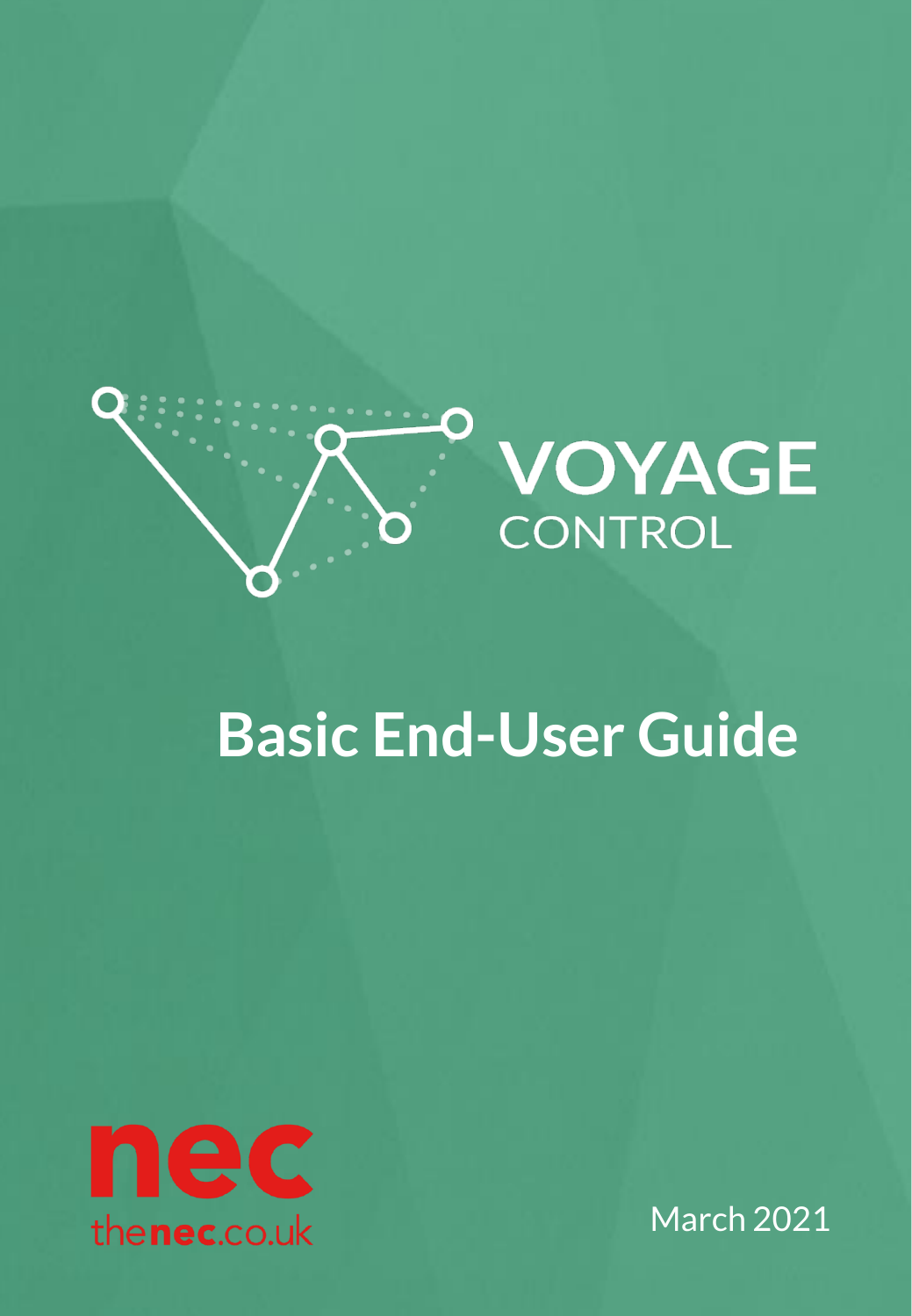

| Sign-up                                      |                                                 |
|----------------------------------------------|-------------------------------------------------|
| <b>NEC</b>                                   | Mobile number**                                 |
|                                              | Mobile number*                                  |
| Sign up<br>Sign in                           | <b>Business Address:</b>                        |
| Login details                                | Address line 1                                  |
|                                              | Address line 1                                  |
| Email Address *<br>ے<br>irmwales@yahoo.co.uk | <b>Address line 2</b>                           |
| <b>Confirm Email Address *</b>               | Address line 2                                  |
| irmwales@yahoo.co.uk                         | Town/City                                       |
| Password *                                   | Town/City                                       |
| Password                                     | Country <sup>*</sup>                            |
| Confirm Password *                           | $\checkmark$                                    |
| Password                                     |                                                 |
| Passwords do not match                       | Postcode <sup>+</sup>                           |
| About you                                    | Postcode                                        |
| First name*                                  | Click here to agree to the Terms and Conditions |
| First name                                   | <b>Register</b>                                 |
| Last name *                                  | * Indicates required fields.                    |
|                                              |                                                 |

To **Sign up** please press the green 'Sign-up' button, and enter your credentials here. If you need to reset your password you can amend this in 'Settings' once you are logged in.

Once signed up, to log in you must enter your email address and password (see below).

Upon log-in you will be asked to add your card details. Charges will only apply for overstays, outlined at the start of the booking process

| Homepage<br>Sign up<br>Log in<br>Add card details<br>Calendar<br>MM / YY CVC<br><b>Card number</b><br>$\equiv$ List of Bookings<br>imogen.morgan@voyagecontrol.com<br>Add card details<br>C Vehicle Tracking<br>$.$<br>Analytics<br>+ Make a Booking<br>Forgot password?<br>$\frac{100+8}{1000}$ Access points units<br>LOG IN<br>o <sup>o</sup> Settings<br>로 Hub Management |  | <b>VOYAGE</b> |  | <b>NEC</b> |
|-------------------------------------------------------------------------------------------------------------------------------------------------------------------------------------------------------------------------------------------------------------------------------------------------------------------------------------------------------------------------------|--|---------------|--|------------|
|                                                                                                                                                                                                                                                                                                                                                                               |  |               |  |            |
|                                                                                                                                                                                                                                                                                                                                                                               |  |               |  |            |
|                                                                                                                                                                                                                                                                                                                                                                               |  |               |  |            |
|                                                                                                                                                                                                                                                                                                                                                                               |  |               |  |            |
|                                                                                                                                                                                                                                                                                                                                                                               |  |               |  |            |
|                                                                                                                                                                                                                                                                                                                                                                               |  |               |  |            |
|                                                                                                                                                                                                                                                                                                                                                                               |  |               |  |            |
|                                                                                                                                                                                                                                                                                                                                                                               |  |               |  |            |
|                                                                                                                                                                                                                                                                                                                                                                               |  |               |  |            |

PLEASE NOTE:

1. There is an online helpdesk, to use this please click on the green 'Support' button in the top right hand corner.

2. **We recommend the use of Google Chrome or Microsoft Edge**  browsers as older browsers will provide a poor user experience.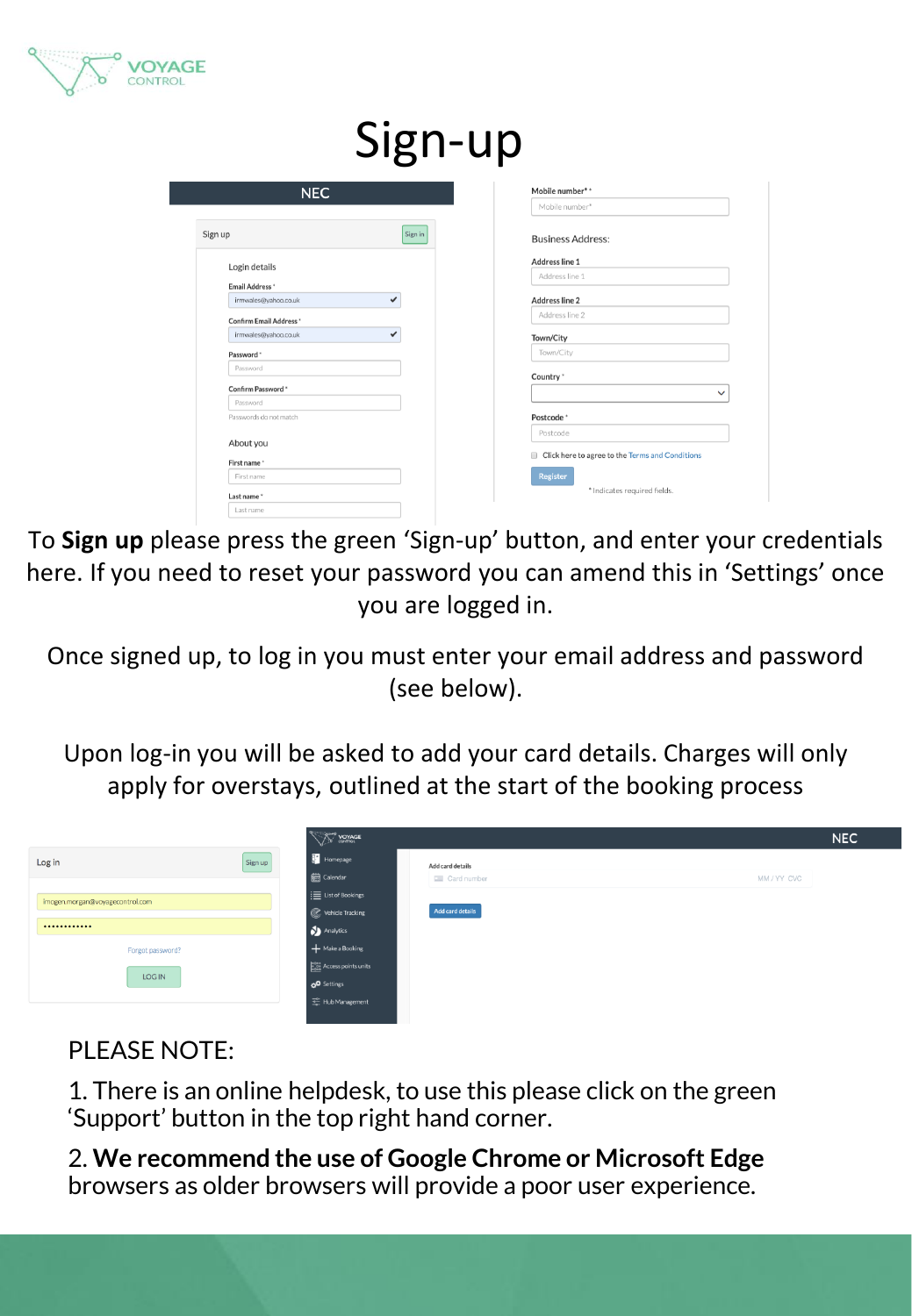## How to book (1)



- 1. Select "make a booking"
- 2. Select your event
- 3. Select a date and your user type (eg. Shell Scheme or Space Only these are pre-defined in the dropdown) You can also make multiple bookings at once by clicking on the Add New button.
- 4. Select the phase of your booking. "Build" is for a normal build up day. "Deposit System Delivery" is for use on designated deposit system days. This is normally the last day of a build up on busier events
- 5. Select the date
- 6. Select which Hall you are delivering to and your vehicle type
- 7. A pop up will then appear with available time slots – if a time is not available, it will be greyed out. Please remember that this is an *ETA* and the NEC cannot guarantee entry at this time. Select the time and click ok.

|                                                                                         |                         | $+$ Add new                                                                                                                                                                                                                                           |
|-----------------------------------------------------------------------------------------|-------------------------|-------------------------------------------------------------------------------------------------------------------------------------------------------------------------------------------------------------------------------------------------------|
|                                                                                         | Booking 1               |                                                                                                                                                                                                                                                       |
| Event <sup>*</sup>                                                                      | Leisure Food & Beverage |                                                                                                                                                                                                                                                       |
|                                                                                         |                         |                                                                                                                                                                                                                                                       |
| Welcome to the Leisure Food & Beverage NEC deposit system delivery booking<br>platform. |                         |                                                                                                                                                                                                                                                       |
| directed<br>to the fast track.                                                          |                         | By using this pre-booking facility you'll be able to use the fast track entry lane on arrival at the lorry park and not have<br>to queue at the booking in kiosk. Simply present your booking vehicle pass on arrival at the lorry park and you'll be |
| Do not go direct to the entry gates.                                                    |                         | Remember you must print off your pass and present it on arrival. You must check in at the lorry park on arrival.                                                                                                                                      |
|                                                                                         |                         |                                                                                                                                                                                                                                                       |
| either park on one of the exhibitor / contractor car parks or leave site.               |                         | Once you have delivered there is no need to return to the lorry park. Just leave the inner area via the gate house and                                                                                                                                |
| allocated unloading time to avoid the deposit system charge. A grace                    |                         | The ANPR system will check you out. Remember you must leave the inner area via the gate house within your<br>period allowance of 10 mins is provided for both travel from the lorry park to the hall and the hall to the exit.                        |
|                                                                                         | Contractor              |                                                                                                                                                                                                                                                       |
|                                                                                         |                         |                                                                                                                                                                                                                                                       |
|                                                                                         | Journey                 |                                                                                                                                                                                                                                                       |
| Phases                                                                                  | Deposit System Delivery |                                                                                                                                                                                                                                                       |
| Date*                                                                                   | 05/11/2019              |                                                                                                                                                                                                                                                       |
|                                                                                         | Vehicle                 |                                                                                                                                                                                                                                                       |
| User Type*<br>Hall*                                                                     |                         |                                                                                                                                                                                                                                                       |
| Vehicle Type*                                                                           |                         |                                                                                                                                                                                                                                                       |



Next

8. Click Next

 $Next$ 

.<br>Ire are your times (click Get Times again to edit

 $11:30:00 - 12:30:00$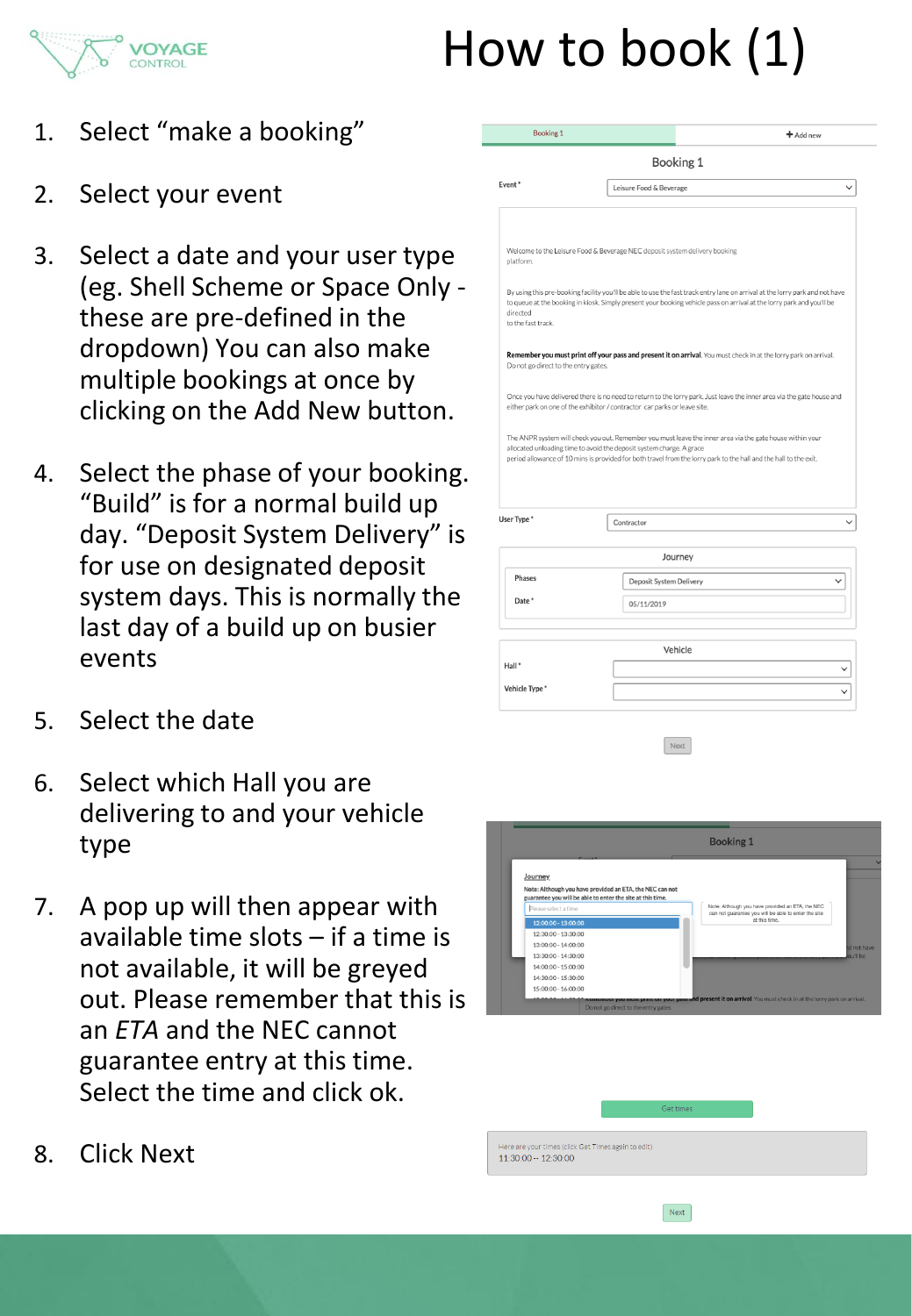

## How to book (2)

- 9. Add in details of the exhibiting company that you are delivering to, as well as the delivering company.
- 10. Please enter stand details, the name and number of the stand that you are delivering to
- 11. Complete the rest of the booking form by adding in the driver of your vehicle. You can use the drop down box if the driver has been booked in before or enter a new driver. *Click on the checkbox if you do not know the drivers details yet but please ensure you edit this once you know.*
- 12. Add the postcode of origin (where your journey is beginning from) and the vehicle registration number. Select the Reg. number from the drop down if the vehicle has been booked in before or enter a new one.
- 13. Ensure that you review the Terms and Conditions and click the checkbox to agree to these.
- 14. Once complete, press the green 'Submit Booking' button.

| xhibitor Company                                   |                                       |
|----------------------------------------------------|---------------------------------------|
| se my details                                      |                                       |
| ompany name*                                       |                                       |
| ame and Surname*                                   |                                       |
| mail address *                                     |                                       |
| lobile number*                                     |                                       |
| elivering Company<br>se my details<br>ompany name* | $\qquad \qquad \Box$                  |
|                                                    |                                       |
| mail address*                                      |                                       |
| tand Details                                       |                                       |
| tand name*                                         |                                       |
| tand number*                                       |                                       |
|                                                    |                                       |
|                                                    |                                       |
|                                                    |                                       |
|                                                    |                                       |
|                                                    |                                       |
| Driver                                             | + Add driver *                        |
|                                                    |                                       |
|                                                    | I do not know the driver at this time |
| Journey information                                |                                       |

|                                                                                        | + Add driver                                                                                                                                                                                                                                         |
|----------------------------------------------------------------------------------------|------------------------------------------------------------------------------------------------------------------------------------------------------------------------------------------------------------------------------------------------------|
|                                                                                        | $\checkmark$                                                                                                                                                                                                                                         |
|                                                                                        | I do not know the driver at this time                                                                                                                                                                                                                |
| purney information                                                                     |                                                                                                                                                                                                                                                      |
| * ostcode of origin                                                                    | Postcode of origin *                                                                                                                                                                                                                                 |
| ehicle Info                                                                            |                                                                                                                                                                                                                                                      |
|                                                                                        | + Add vehicle information                                                                                                                                                                                                                            |
|                                                                                        |                                                                                                                                                                                                                                                      |
|                                                                                        | ◡                                                                                                                                                                                                                                                    |
| <b>EC DATA PROTECTION OPTIONS</b><br>nsubscribe" in any of our emails.                 | he NEC Group would like to contact you by email about forthcoming events at our venues, offers and priority bookings<br>at we think you may be interested in. If you would prefer not to receive these emails, please tick the box below, or click   |
|                                                                                        | Do not send me emails about future events, offers or priority bookings.                                                                                                                                                                              |
| ease note:<br>rried out on the basis of our legitimate interests.<br>ookings you make. | You have legal rights to object to the processing of your data for marketing purposes and to object to any data processing<br>Even if you tick the box above, we my still need to send you service communications in relation to your account or any |
| rivacy Policy.                                                                         | or more information about the companies within The NEC Group and how we use your information, please see our                                                                                                                                         |
| <b>OOKING TERMS AND CONDITIONS</b>                                                     |                                                                                                                                                                                                                                                      |
|                                                                                        | In Laguage to the Tourse and Canditions of booking                                                                                                                                                                                                   |

Back Submit booking

Note: If the submit box appears grey and you can't submit, check through the booking form to ensure that you have an answer filled in for each section and haven't missed anything.